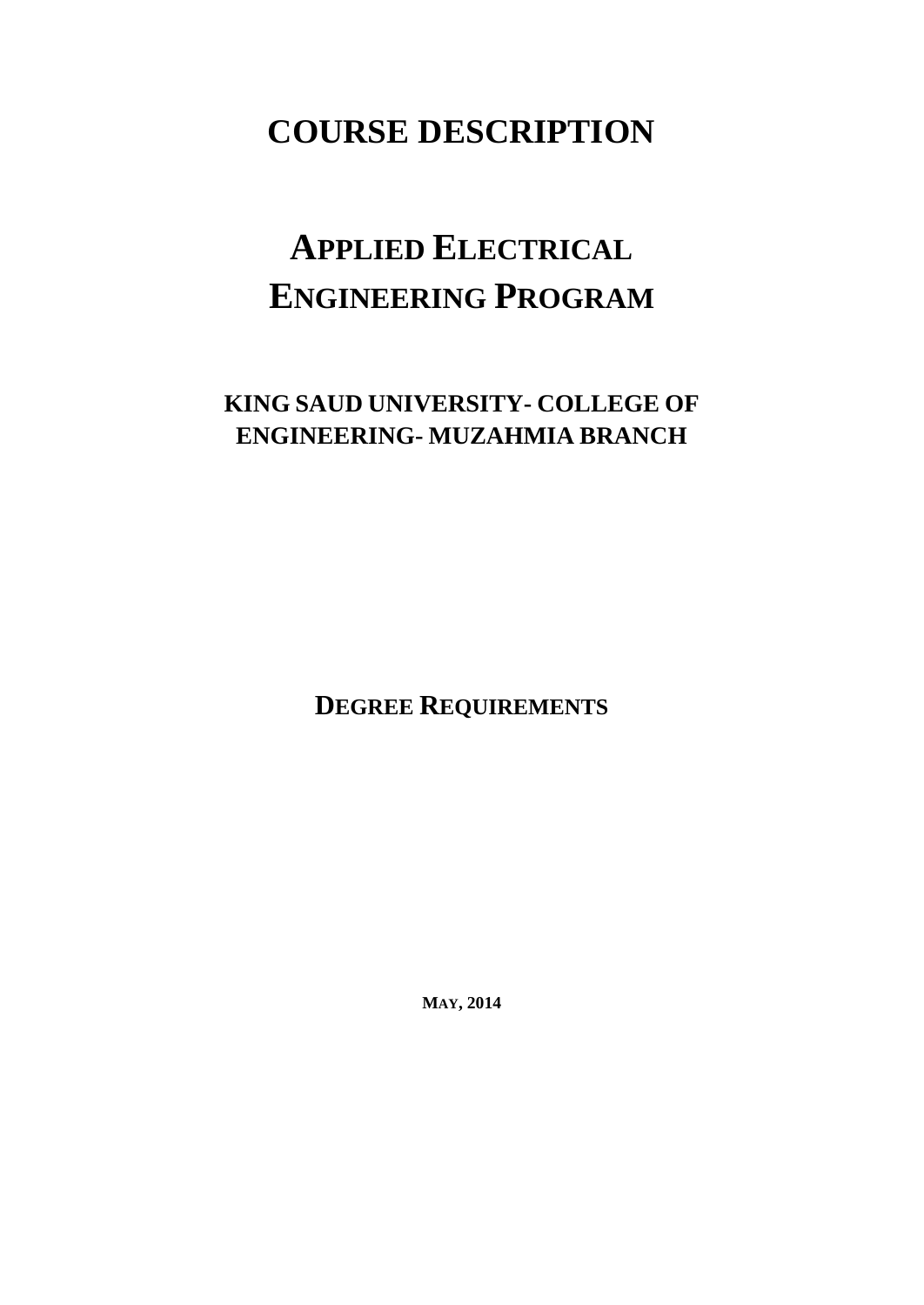### **COURSE DESCRIPTION**

### **MATH 140 - Introductory Mathematics** *2(2-1-0)*

Basic Algebraic Operations, Equations and Inequalities, Graphs, Functions, Polynomials and Rational Functions, Exponential and Logarithmic Functions, Trigonometric Functions, Trigonometric Identities and Conditional Equations, Systems of Equations and Inequalities; Matrices, Sequences and Series.

Pre-requisites: *None*.

### **MATH 150 - Differential Calculus** *3(3-1-0)*

Limits and Continuity: The Concept of Limit, Computation of Limits, Continuity and its Consequences, Limits Involving Infinity, Formal Definition of the Limit. Differentiation: The Concept of Derivative, Computation of Derivatives (The Power Rule, Higher Order Derivatives, and Acceleration), the Product and Quotient Rules, The Chain Rule, Derivatives of Exponential and Logarithmic Functions, Implicit Differentiation and Inverse Trigonometric Functions, the Mean Value Theorem. Applications of Differentiation: Indeterminate Forms and L'Hopital's rule, Maximum and Minimum Values, Increasing and Decreasing Functions, Concavity and the Second Derivative Test, Optimization, Related Rates.

Pre-requisites: *None*.

### **ENG 140 - English Language I** *8(20-0-0)*

This initial stage of the course is designed to give the students a strong foundation in the language, improving their command of English as well as improving their vocabulary, reading, writing and communication skills. In the process of improving these skills, students will also develop their confidence in the language and their presentation skills. These all contribute to the life skills of the student and help to prepare them for their future studies and careers beyond KSU. As the course progresses and students reach a higher level of English, the focus will switch to the academic side of the language. This will involve preparing students for the style of language they will need for their future studies.

Pre-requisites: *None*.

### **ENG 150 - English Language II** *8(20-0-0)*

The final assessment for the course is the highly regarded International English Language Testing System (IELTS), which is used as a qualifying test for students wishing to attend university in many countries including the UK and Australia. Specialist material will be used to prepare students for this test with the aim of reaching an IELTS score of 5.0 by the end of the year.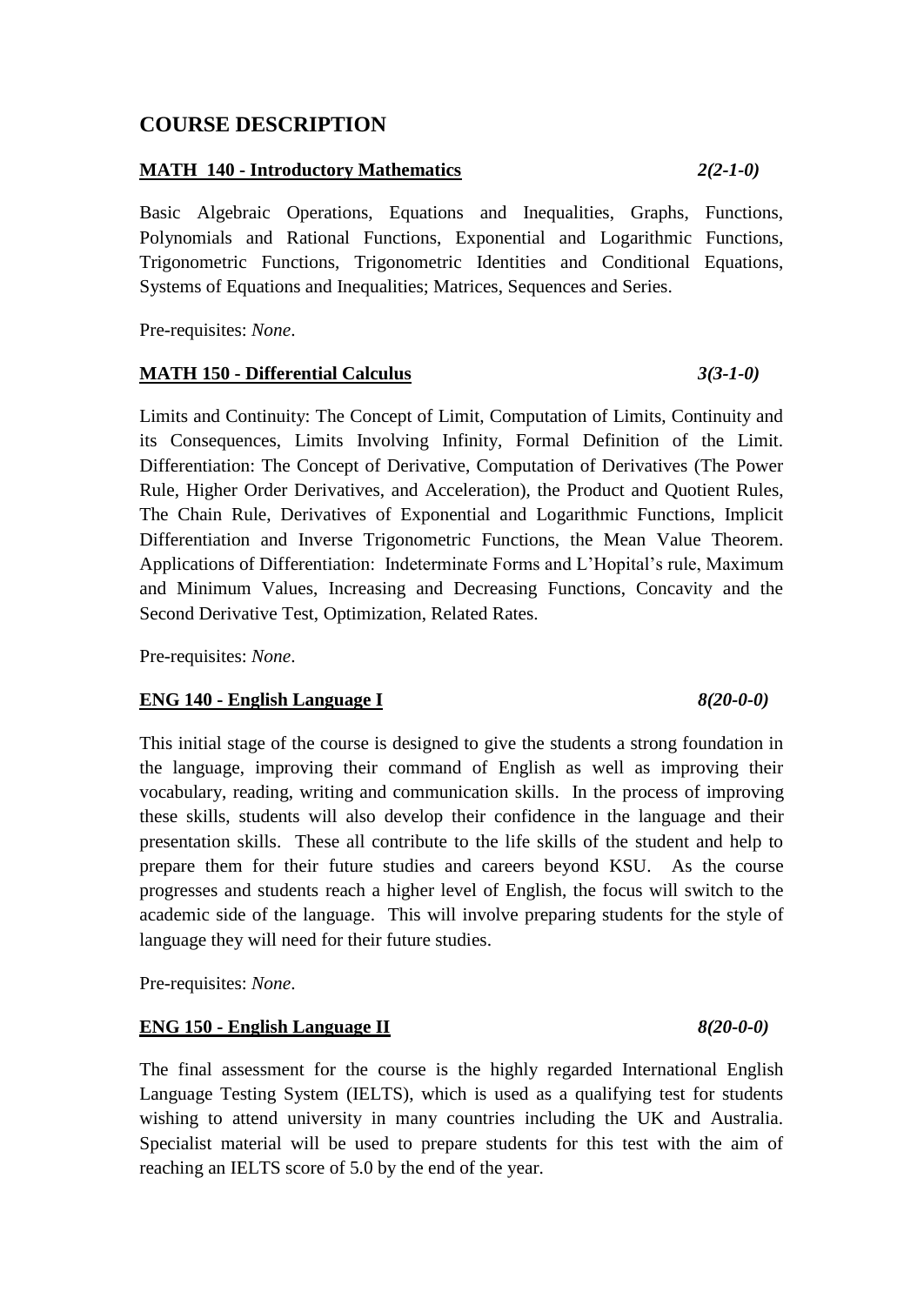Pre-requisites: *None*.

**IT 140 - Computer Skills** *3(0-0-6)*

Basic Concepts of Information Technology, Using a computer and Managing Files, Word Processing, Spreadsheets, Databases, Presentation.

Pre-requisites: *None*.

### **CHS 150 - Health & Fitness** *1(1-1-0)*

Subjects about general health, body and brain fitness.

Pre-requisites: *None*.

### **CUR 140 - Learning, Thinking and Research Skills** *3(3-1-0)*

Learning skills**:** Self-management for learning, Learning tools, Reading strategies, Second language learning skills, Test administration. Thinking skills: Theory Of Inventive Problem Solving (TRIZ), Rounding Thinking, Expanding perception, Creative thinking. Research skills: Problem determining, Search for information strategies, Sites of sources, access this information, Using thin formation, Information construction, Information evaluation.

Pre-requisites: *None*.

### **ENT 101 – Entrepreneurship** *1(1-1-0)*

Subjects about fundamentals of entrepreneurship and its scientific applies, developing creative thinking, entrepreneur and analysis skills, developing thoughts and converting them to successful commercial projects, increasing of self-trust by speaking in business world language, skills for planning & organization to establish a commercial business, skills of teamwork administration and cooperation with colleagues.

Pre-requisites: *None*.

### **COM 140 - Communication Skills** *2(2-1-0)*

This course deals with communication skills as a tool for achieving personal psychological and social adaptability. It is one of the key skills in matrix of (selfdevelopment skills) this course covers skills related to communication sufficiency comprised of a wide array of major matrix of knowledge, skills and approaches comprised in four main sufficiency: Knowledge sufficiency, Social sufficiency, Comprehension sufficiency, Productive sufficiency.

Pre-requisites: *None*.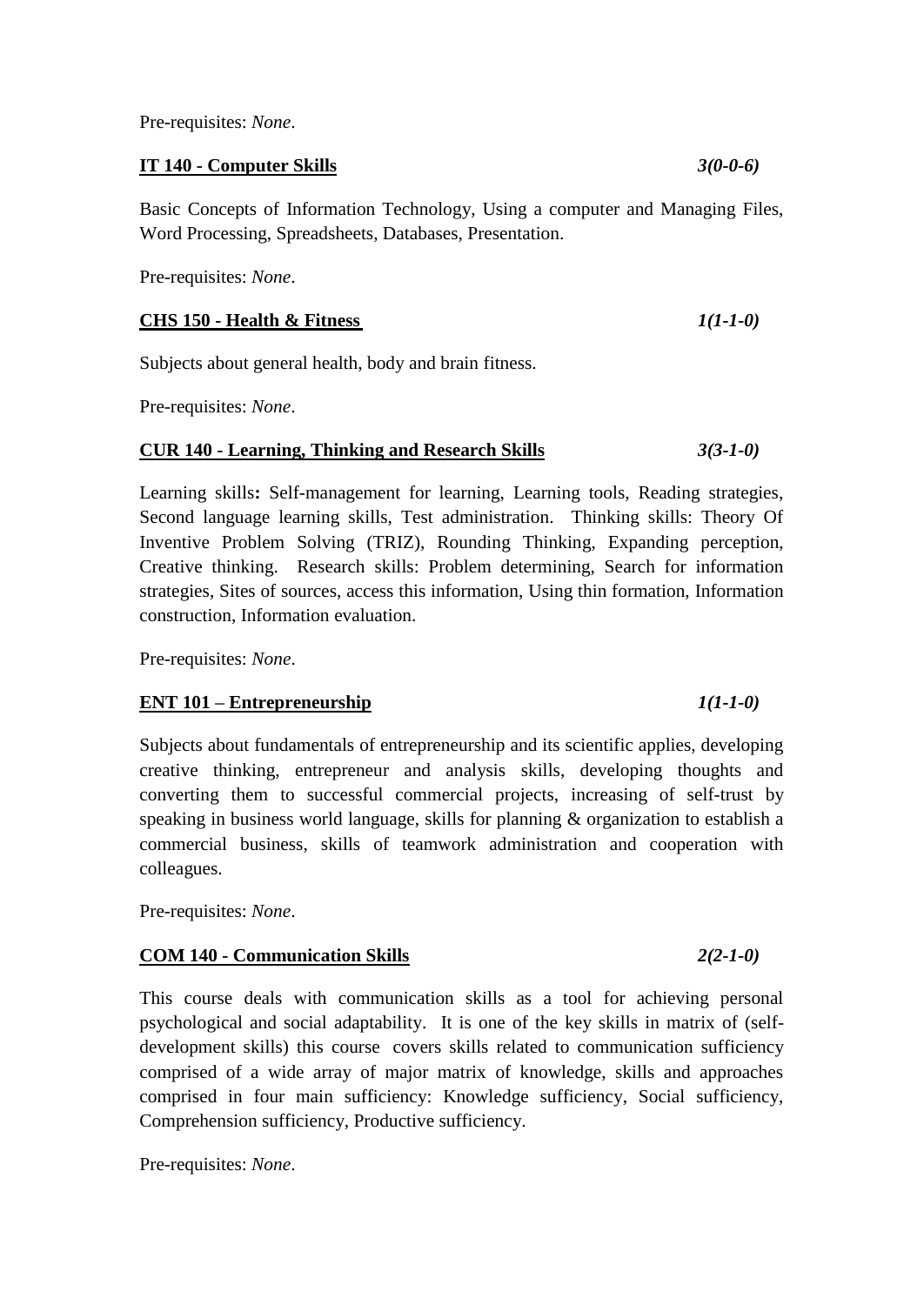| IC I - Islamic Culture I            | $2(2-0-0)$ |
|-------------------------------------|------------|
| IC II - Islamic Culture II          | $2(2-0-0)$ |
| <b>IC III - Islamic Culture III</b> | $2(2-0-0)$ |
| <b>IC IV - Islamic Culture IV</b>   | $2(2-0-0)$ |

These courses aim to introduce the student to the Islamic culture; manifestation of the Muslims attitude towards other cultures; explaining the characteristics of Islam, such as: Universality, Comprehensibility, integrity, consistency with human nature (instinct), reason, and science. These courses also explain the Islamic tenet and its fundamentals, such as: To believe in Allah, the Hereafter, the Angles, the Holy Books, the Messengers, and Divine Destiny.

Each student is required to take one compulsory Islamic course and select 3 other courses (A total of 8 cr. hr.) from the Islamic Culture Courses pool provided by College of Education, department of Islamic Culture. Refer to section 2.2.2: (University Requirements)

Pre-requisite: *None*.

### **MATH 1110 : Calculus for Engineers** *3(3-2-0)*

Infinite series, convergence and divergence of infinite series, integral test, ratio test, root test and comparison test. Conditional convergence and absolute convergence, alternating series test. Power series, Taylor and Maclaurin series. Definite and indefinite integrals and the fundamental theorem of calculus. Double integral and its applications to area, volume, moments and center of mass. Double integrals in polar coordinates. Triple integral in rectangular, cylindrical and spherical coordinates and applications to volume moment and center of mass. Vector fields, line integrals, surface integrals, Green's theorem, the divergence theorem, Stoke' theorem.

Pre-requisites: *MATH 140, MATH 150*

### **MATH 1120 : Linear Algebra and Vector Analysis** *3(3-2-0)*

Introduction of Linear Algebra. Matrices and their operations. Types of matrices. Elementary transformations. Determinants, elementary properties. Inverse of a matrix. Linear systems of equations. Methods for solving the system of linear equations. Vector Calculus and line and plane in space. Calculus of vector valued function. Notions of limit, continuity, differentiability and optimization of function of several variables. Functions in two or three variables, limits, continuity, partial derivatives, differentials, chain rule, directional derivatives, tangent planes and normal lines to surfaces. Eigen values and Eigen vectors. Laplace transforms.

Pre-requisites: *MATH 1110*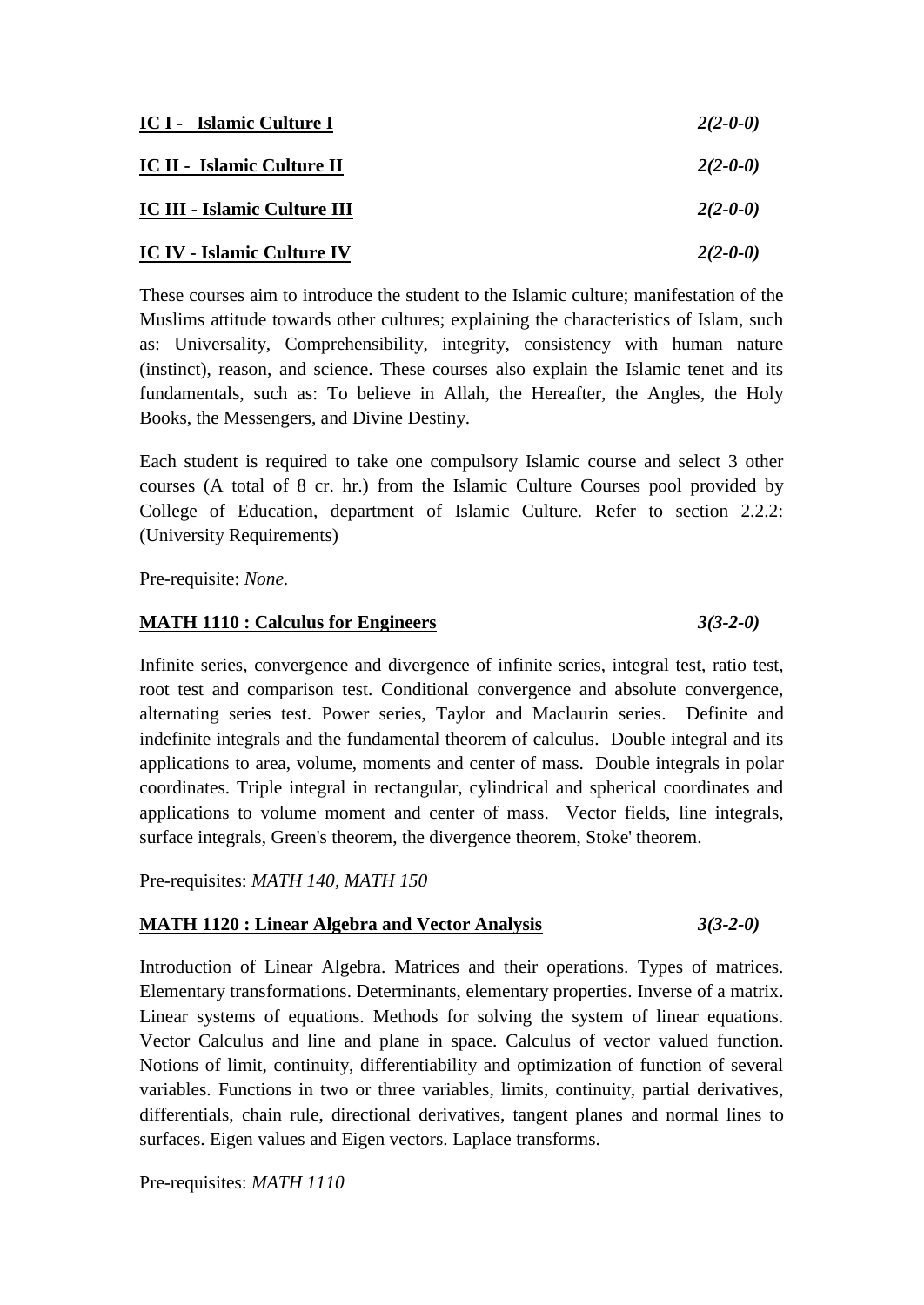### **MATH 1130 : Differential Equations** *3(3-2-0)*

Various types of first order differential equations and their applications. Linear differential equations of higher order. Systems of linear differential equations with constant coefficients, reduction of order. Power series methods for solving second order differential equations with polynomial coefficients. Fourier series, Fourier series for even and odd functions. Complex Variables. Complex Fourier series. The Fourier Transform. Engineering Applications.

Pre-requisites: *MATH 1120*

### **AGE 1150 : Engineering Probability and Statistics** *3(3-1-0)*

Probability and probability distribution, Mathematical expectations of random variables. Discrete and continuous distributions. Sampling distributions, Estimation, testing of hypothesis, Regression and correlation. Distribution functions. Statistical Analysis. Statistical Design of Experiment. Engineering Applications.

Pre-requisites: *None.*

### **PHYS 1210 : Physics for Engineers I** *4(3-0-2)*

Review of kinematics, reference frames and relative motion. Newton's laws of motion, forces and fields. Work, energy and power. Oscillator motion. Electrostatics and Gauss' law. Magnetic fields and forces. Introduction to special relativity. Magnetostatics: magnetic fields and forces, Biot-Savart laws, Ampere's circuital law, Maxwell's equations, electromagnetic potentials. Electrostatics: Coulomb's law, electric field, Gauss's law, energy and potential, conductors, semiconductors and dielectrics, capacitance, Poisson's and Laplace's equations. Steady electric currents

Pre-requisites: *None.*

### **PHYS 1220 : Physics for Engineers II** *4(3-0-2)*

Quantum nature of light and matter. Schrodinger equation: one-dimensional potential problems. Elements of atomic structure; electron spin, exclusion principle. Plane and spherical wave propagation, phase and group velocity, wave equation in one, two and three dimensions. Introduction to sound waves. Fermat's principle, matrix optics, aberrations. Polarization. Interference and diffraction. Lasers, detectors, introduction to fiber optics.

Pre-requisites: *PHYS 1210*

### **CHEM 1230 : Chemistry for Engineers** *4(3-0-2)*

Introduction to chemical and physical concepts, measurements and units, mole concept, chemical equation and quantitative equations, chemical bonding and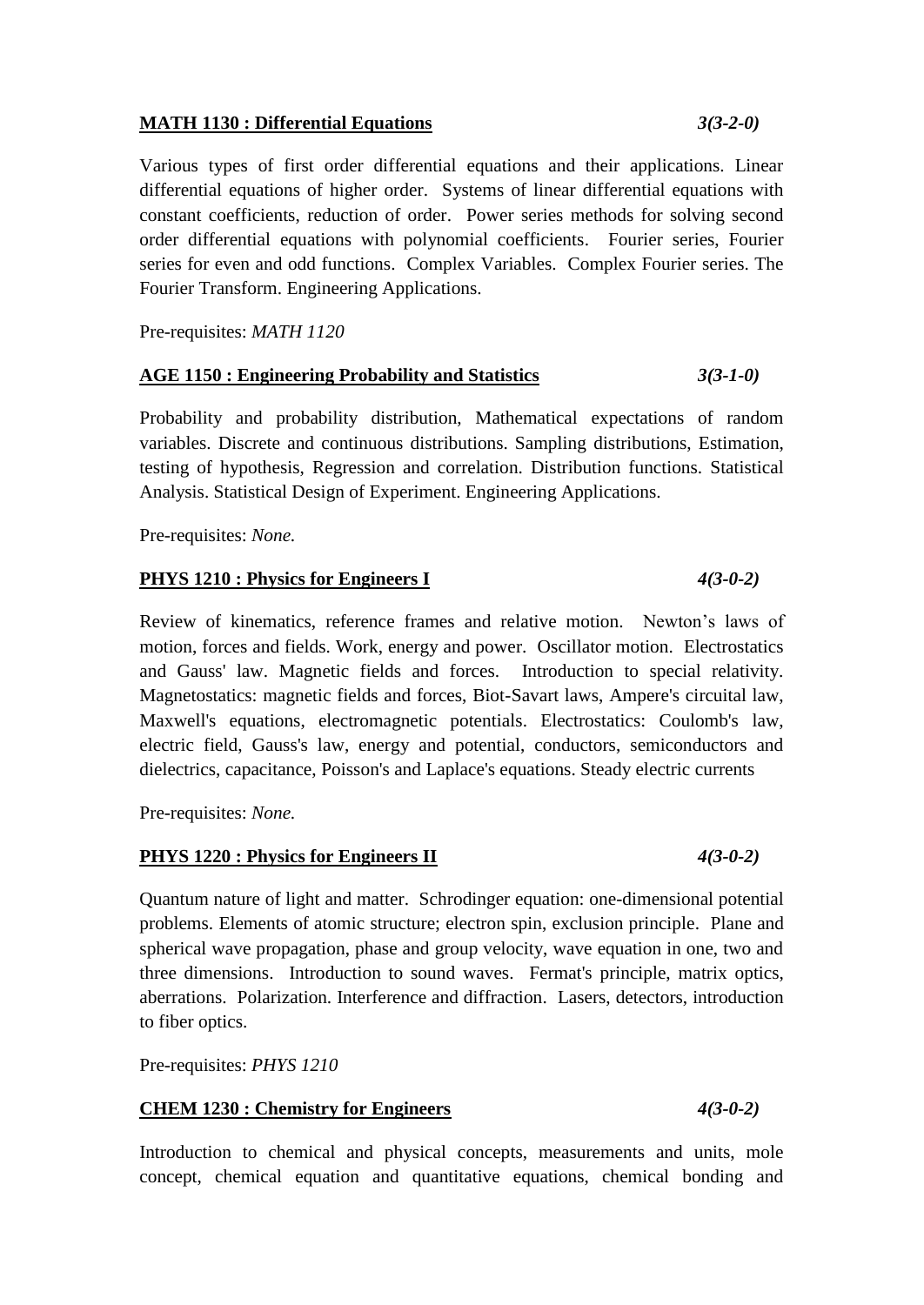molecular geometry, gases and liquids (solutions), redox reaction, electro-chemistry, kinetics and equilibrium, acids and bases in solution ( $pH$ ,  $K_w$ ), organic chemistry and polymers.

Pre-requisites: *None.*

### **AGE 1310 : Basics of Engineering Drawing** *3(1-0-4)*

Constructional geometry and basics of lettering; Sketching; Orthographic projection; Sectional and auxiliary views; Dimensioning; Introduction to computer graphics; Engineering applications.

Pre-requisites: *None*.

### **AGE 1320 : Introduction to Manufacturing** *2(1-1-2)*

Introduction to manufacturing; A morphological Process Model: Basic Structure and classification of Manufacturing Processes; Material, energy and information flow systems, examples of manufacturing processes: Mass conserving (forming), Mass reducing (machining) and mass addition (Joining and Assembly) processes; Workshop requirements, Basic industrial and workshop safety, Principles of basic bench work operations and workshop metrology; manufacturing materials; The classification and fundamentals of manufacturing systems; Workshops visits; Some practical experiments, measurements, assignments and manufacturing operations.

Pre-requisites: *None.*

### **AGE 1510 : Technical Writing** *2(2-1-0)*

Types of documents. Principles of organizing, developing and writing technical information. Report structure and components. Report forms and rhetorical patterns common to scientific and technical Disciplines. Technical writing conversions including headings, illustrations, style and tone. Extensive writing assignments for various report and document types.

Pre-requisites: *None*.

### **MATH 2140 : Numerical Methods** *3(3-2-0)*

Direct (Gauss-elimination and its variants) and iterative methods (Jacobi and Gauss-Seidel) for solving system of linear equations along with error estimate; System of nonlinear equations (Newton's method); Interpolation and Polynomial Approximations numerical differentiation. Numerical integration. Numerical solutions of differential equation. Engineering Applications

Pre-requisites: *MATH 1120, MATH 1130*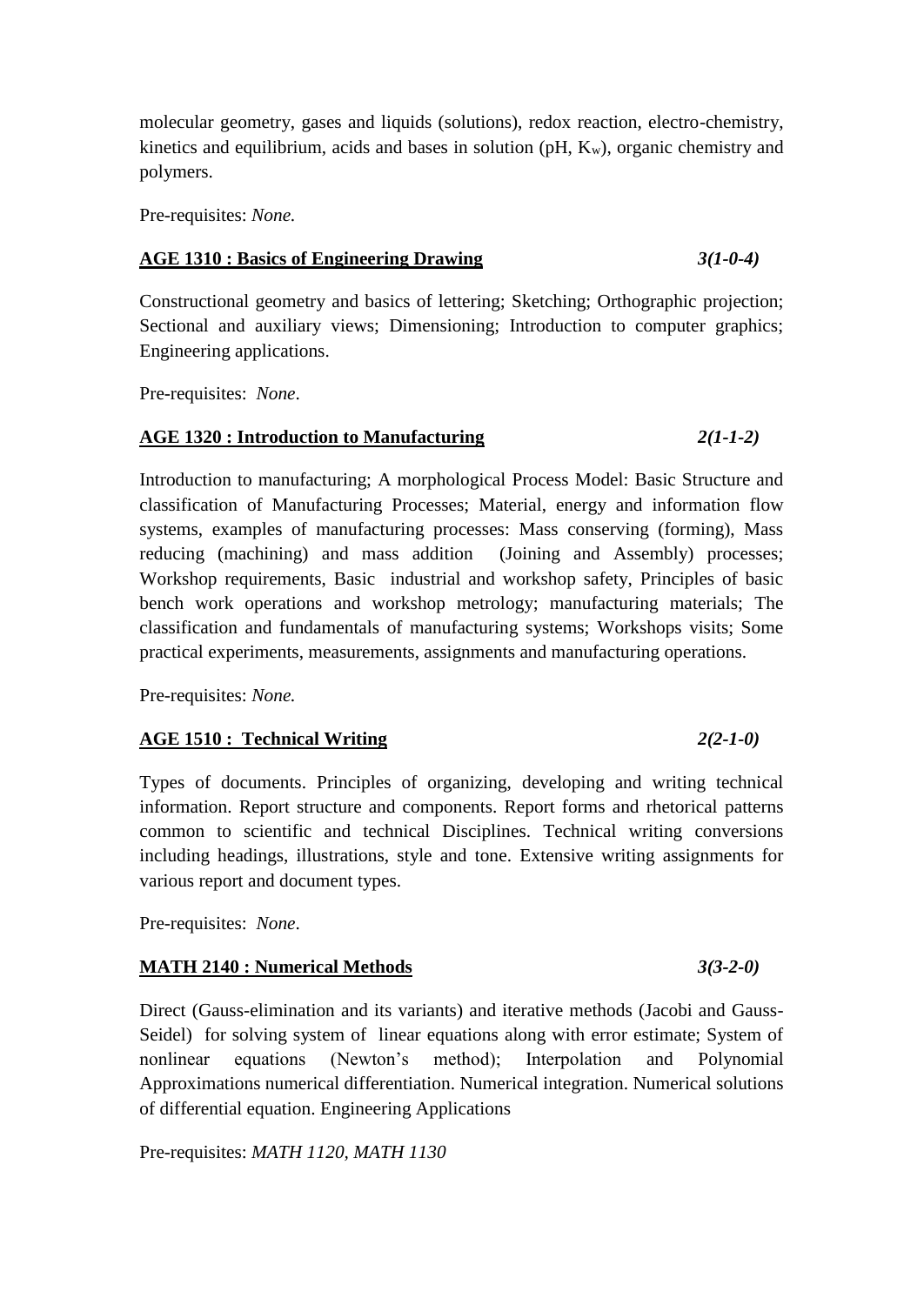### **AGE 2330 : Engineering Mechanics** *3(3-1-0)*

Force systems; vector analysis, moments and couples in 2D and 3D. Equilibrium of force systems. Analysis of structures; plane trusses and frames. Distributed force system; centroids and composite bodies. Area moments of inertia. Analysis of beams. Friction. Kinematics of a particle: curvilinear motion, and relative motion; Kinematics of a rigid body in plane motion: relative velocity and acceleration, and rotating axes; Kinetics of particles: Newton's law, work and energy, impulse and momentum, and impact; Kinetics of a rigid body in plane motion: translation, fixed axis rotation, general motion, work and energy, and impulse and momentum.

Pre-requisites: *MATH 1110 and MATH 1120*.

### **AGE 2340 : Basics of Engineering Measurements** *2(1-0-2)*

Measuring concepts; Engineering fundamentals: Engineering Problems and Fundamental Dimensions; System of Units and Unit Conversion. Types of instruments and measurements. Students T distribution; Errors in measurement; Uncertainty analysis of data; Evaluation of bias and precision uncertainty; Graphical presentation of data using Excel.; Analog and digital signals, Presentation of analog signals; Mean and RMS value of signals; Sampling of analog signals and associated errors; Digital signals; D/A and A/D converters. Analog and digital signal analysis; Data collection and analysis; Instrumentation specifications; Basic components of electrical and mechanical measurement system; Response of measurement system: Concept of order of measurement system; Time response of measurement system Measurement of length; time; mass; force, electric current; temperature; energy and power. Laboratory experiments both on mechanical and electromechanical measuring systems. Emphasis is on measurement of uncertainty and calibration of sensors.

Pre-requisites: *AGE 1150.*

### **AGE 2410 : Computer Programming** *3(2-1-2)*

Introduce the students to basic structures of computer and concepts of both procedural and object-oriented programming using programming language, provide them with basic techniques to formulate problems, and implement the solutions using programming language. Develop, write, test, and debug computer programs for solving engineering problems.

Pre-requisites: *None*.

### **AGE 2520 : Management Skills** *2(2-1-0)*

This course is about essential business skills for engineering students. Students will be exposed to a wide range of topics including management essentials, solving problems analytically and creatively, communicating supportively, managing groups and teams,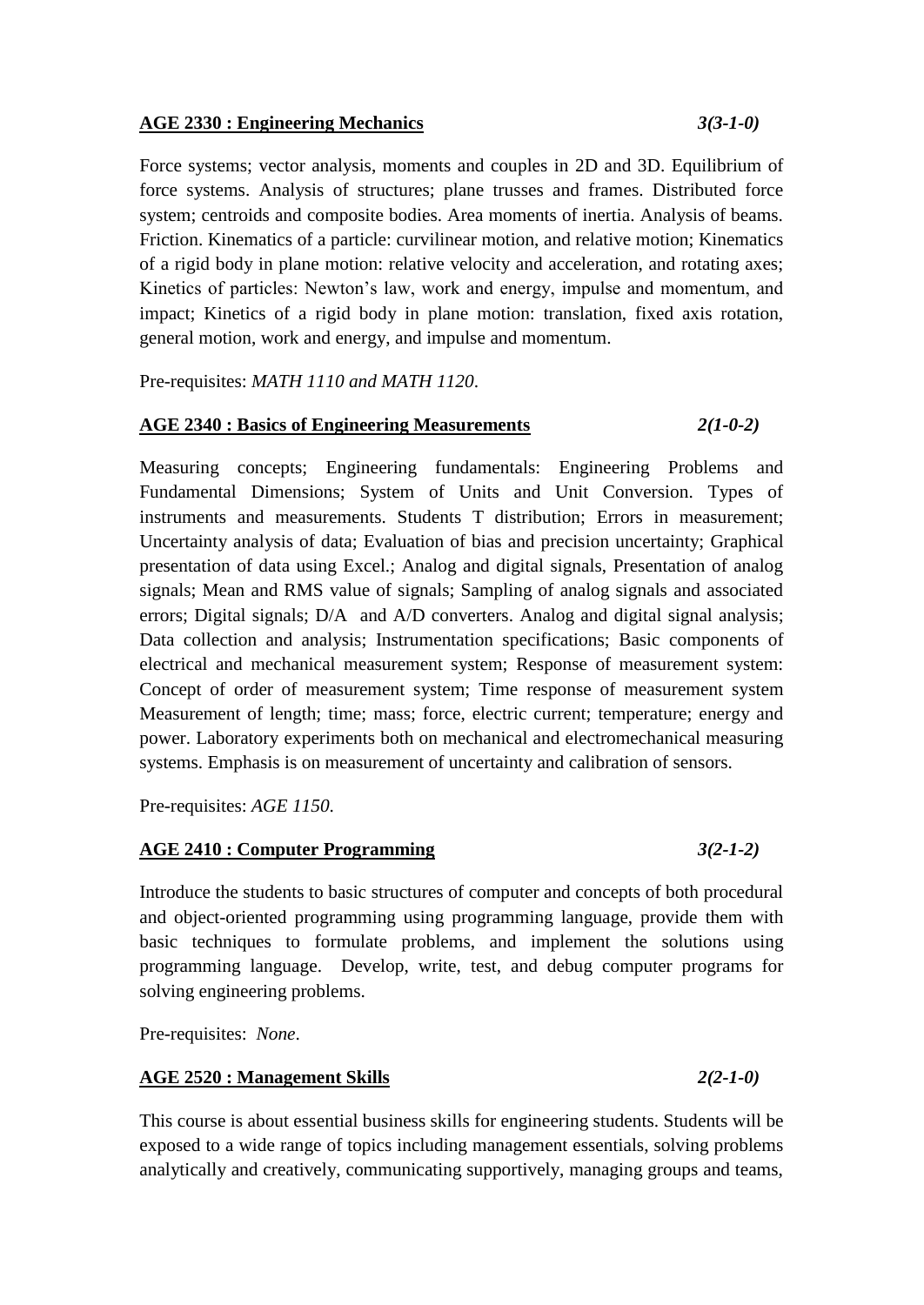taking decisions, making oral and written presentations, negotiation skills and other skills.

Pre-requisites: *None*.

### **AGE 3350 : Introduction to Design** *1(1,0,0)*

Introduction to design process and phases. Enhancing on personal skills such as teamwork, leadership, written and oral presentation. Techniques for stimulation of ideas. Human factors in design. Searching, compiling, referencing and writing ethics. Guidelines for good written communication. Guidelines for slide preparation and good oral presentation. Delivering successful speeches. Writing memos and business letters. Introduction to academic and business proposals. Group dynamics, effective meetings, team-work, leadership and management skills. Engineering ethics and professional conduct. Intellectual property*.*

Pre-requisite: *AGE 1310.*

### **AGE 4530 : Engineering Economy** *2(2-0-0)*

Cost concepts. Time value of money operations. Measuring the worth of investments. Comparison of alternatives. Depreciation. Economic analysis of public projects.

Pre-requisites: *None*.

### **AGE 4540 : Seminar** *1(0-1-2)*

This course is to broaden and deepen students understanding of the different types of researches in the field of engineering. Also, to help students develop skills of analysis and criticism through training them in order to evaluate researches and design research plans. In this course a weekly seminar will be conducted by the different senior co-up graduation project teams as well as some invited speakers from industry. Students will widen his view of other engineering disciplines, which has a positive impact in his future career where skills of working with teams of different specialties is a necessity.

Pre-requisites: *None*.

### **AGE 4550 : Engineering Management** *2(2-1-0)*

This course is an introductory course on project management. The course covers the project management process from the beginning to the end, focusing on practical skills that make students able to immediately complete projects on time and on budget, while achieving their targets.

Pre-requisites: *None.*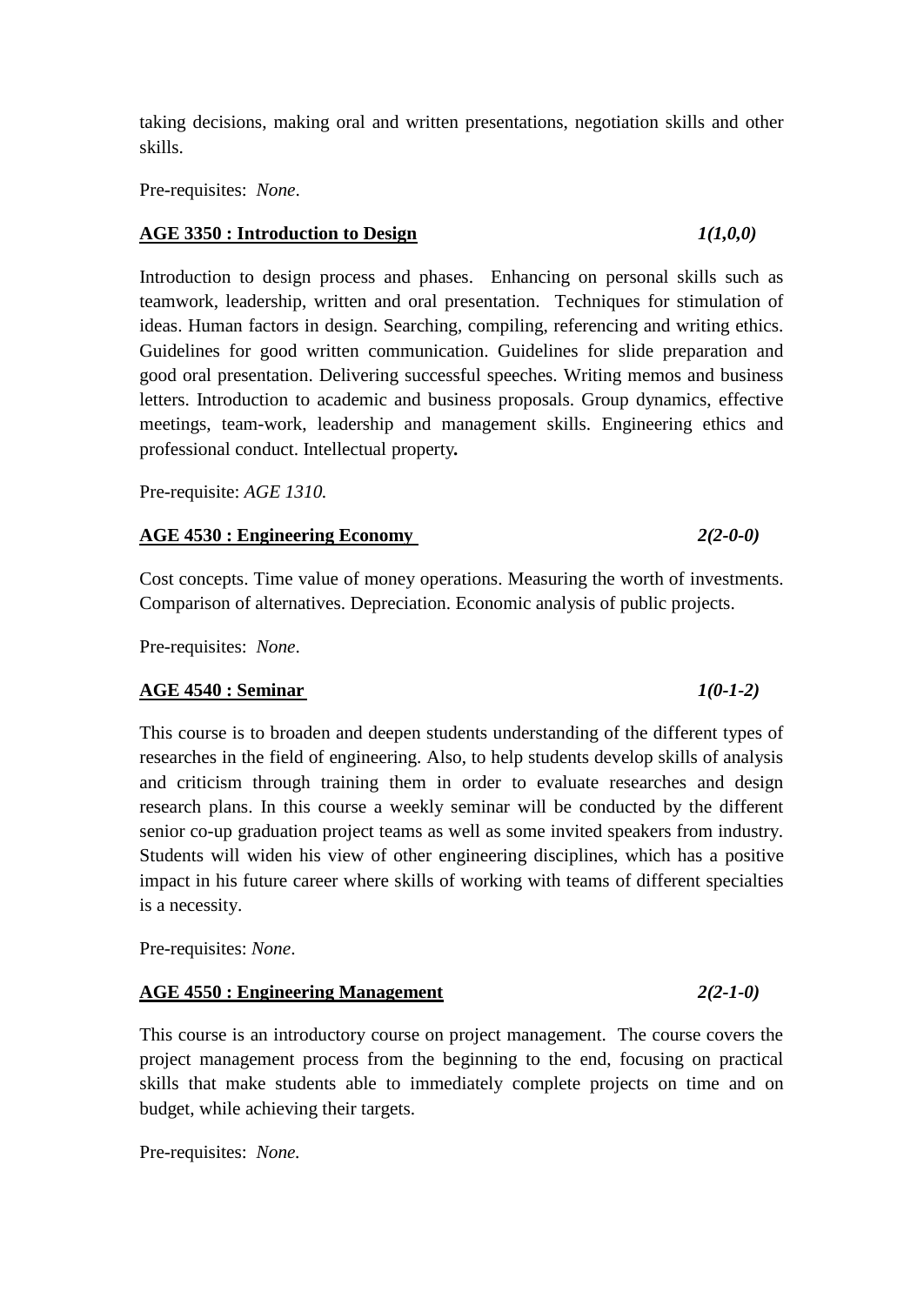### **AGE 4560 : Industry and Environment** *2(2-1-0)*

This course focuses on drawing the attention of students on different aspects of environmental issues, legal aspects, and engineering solution. Hydrology and hydrologic cycle; water and wastewater treatment are addressed. Air pollution, noise pollutions, industrial noise and radiation pollutions and their properties are well defined, explained and studied. Solid wastes, industrial wastes, hazardous wastes, and radioactive wastes and their management are identified and discussed. Eventually, site remediation, risk assessment, environmental regulations chapters are to be addressed as these topics have an important impact on students studying different engineering branches.

Pre-requisites: *None.*

### **AEE 2110: Electric Circuits I** *3(3-1-0)*

DC and sinusoidal steady state (AC) analysis of circuits. Basic passive circuit elements (resistors, capacitors, inductors). Voltage and current sources. Kirchhoff laws. Loop and nodal analysis. Circuit theorems: Superposition, Maximum power transfer, Thevenin, Norton. Forced and natural responses of RL and RC circuits using the differential equation approach. Sinusoidal signals, complex numbers, phasors and impedance concepts. Average and RMS quantities. Steady state time-domain behavior of inductors and capacitors. Complex, average and apparent power. Introduction to the use of electrical measurement equipment such as voltmeters, ammeters, wattmeters, function generators and oscilloscopes. Voltage, current and impedance measurement.

Pre-requisites: *MATH 1120.*

### **AEE 2120: Electric Circuits II** *3(3-1-0)*

Ideal operational amplifiers, analysis and applications. Forced and natural responses of RLC circuits using the differential equation approach. Transient circuit analysis using unilateral Laplace transforms. Two-port networks and parameters. Mutual inductance and the ideal transformer. Transfer functions. Frequency response of simple filters. Fundamentals of computer-aided circuit simulation. The measurement of sinusoidal and non-sinusoidal electrical quantities in analog and digital circuits. Introduction to sensors and instrumentation amplifiers. The measurement of nonelectrical quantities.

Pre-requisites: *AEE 2110.*

### **AEE 2130: Electronics I** *3(3-1-0)*

Physics of semiconductors. Diodes: operation, models, and application circuits. Bipolar Junction Transistors: operation and characteristics. DC and AC circuit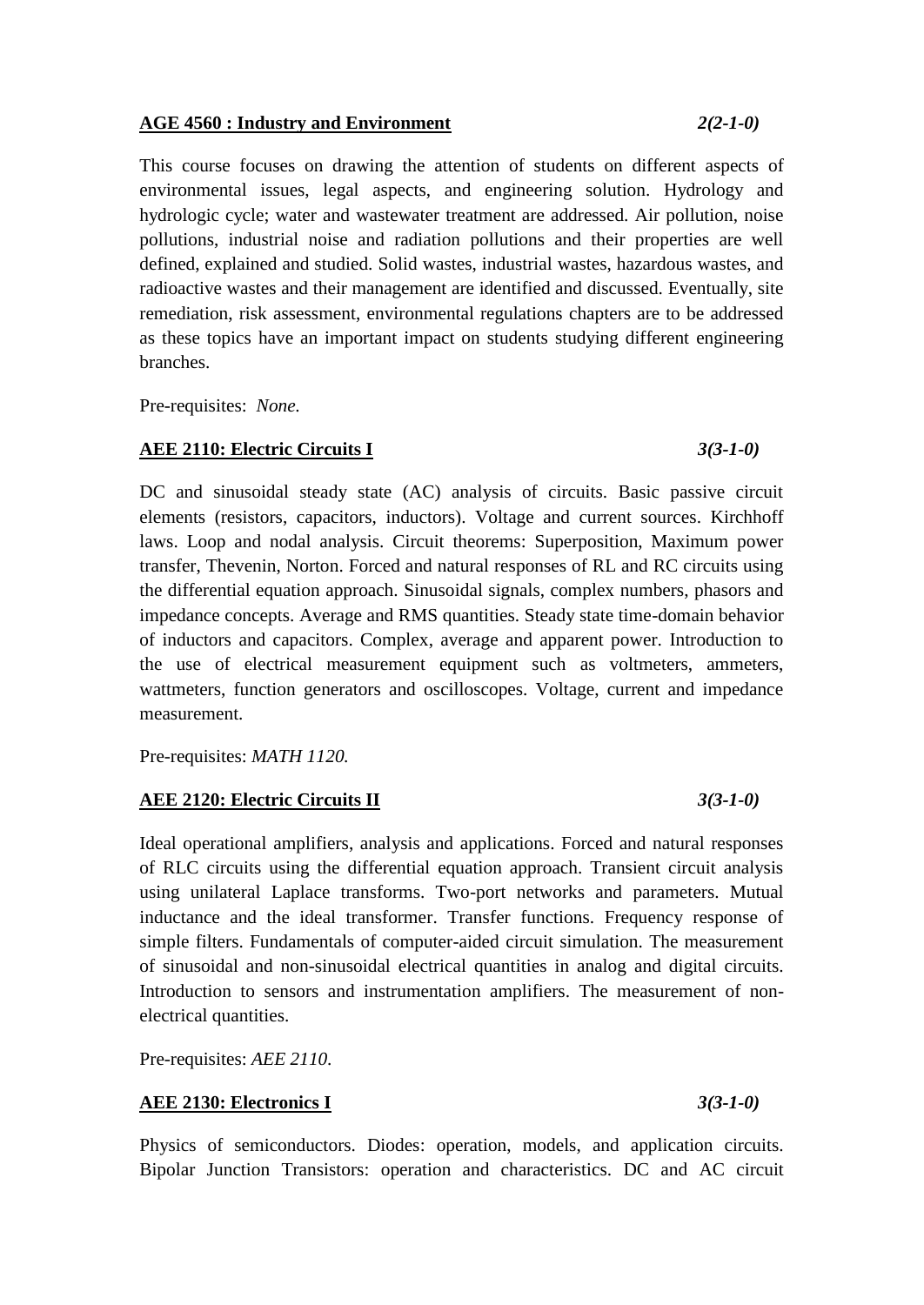models. Basic single stage BJT amplifier configurations. Field Effect Transistors: Structure and physical operation, bias circuits, small signal equivalent circuits and basic amplifiers. Basic concepts of digital logic circuits. The BJT inverter. The CMOS Inverter. Propagation delay of the CMOS inverter. CMOS gates and other digital circuits. Introduction to Semiconductor Power Devices: thyristor, triac, Insulated Gate Bipolar transistor. Power Electronics Applications: The AC/DC, and DC/AC converters.

Pre-requisites: *AEE 2110.*

### **AEE 2310: Engineering Electromagnetics** *3(3-1-0)*

Transmission lines: time and space dependence of signals, line parameters, input impedance, use as circuit elements, reflection coefficient, standing wave ratio, transient behavior. Impedance matching: transformers, stubs, analysis using the Smith Chart. Maxwell's and wave equations. Electromagnetic waves: TEM, TE, TM propagation. Waveguides: basic equations, parallel plate guide, rectangular guide. Introduction to antennas. Applications to communications and radar systems.

Pre-requisites: *MATH 1110* & *PHYS 1210.*

### **AEE 2410 : Signal and System Analysis** *3(3-1-0)*

Continuous-time and discrete-time signals. Mathematical description of systems. Properties of systems. Convolution and impulse response of continuous and discrete time LTI systems. Fourier series of periodic continuous and discrete time signals. Decomposition and approximation of signals by orthogonal functions. The Fourier transform of continuous and discrete time signals. Frequency response of systems. Frequency selective filtering. First and second order systems. Sampling and interpolation of continuous-time signals. LTI system analysis with Laplace transforms.

Pre-requisites: *AEE 2110.*

### **AEE 2710: Circuits Laboratory** *2(1-0-2)*

General introduction to the laboratory. Voltage, current, and power in DC circuits using KVL and KCL. Superposition, Thevenin's, and Maximum power transfer theorems in DC circuits; Series and parallel AC circuits; Resonance in series and parallel circuit; Maximum power transfer theorem and power factor improvement in AC circuits; Transients in DC circuits; Magnetically-coupled circuits; Three phase circuits.

Co-requisites: *AEE 2120.*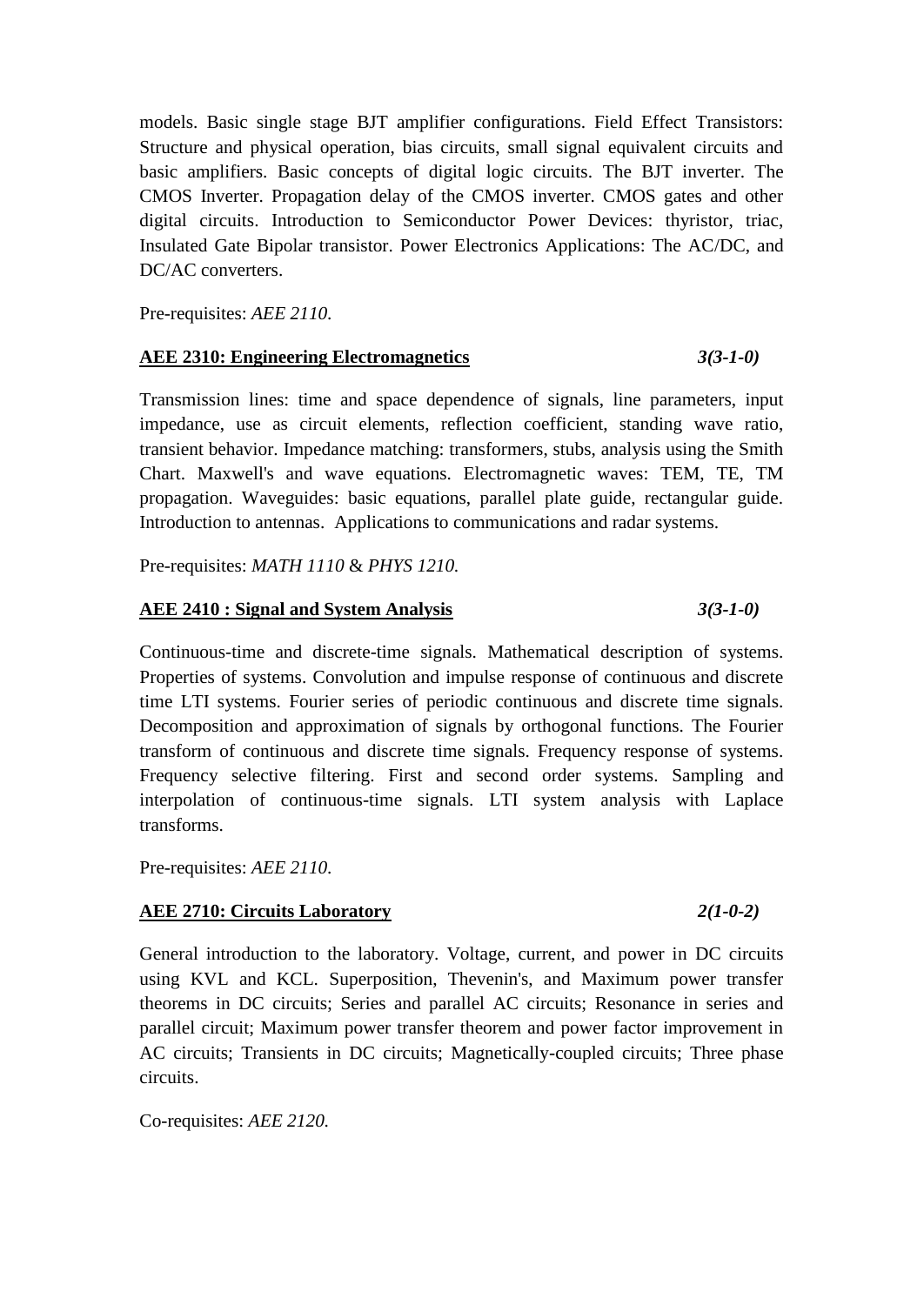### **AEE 3140: Electronics II** *3(3-1-0)*

Differential Amplifiers: BJT, MOS. Multistage Amplifiers: Frequency Response: s,Domain analysis, amplifier transfer function, frequency response of CS, CE, CB, cascode, CC and cascaded amplifiers. Feedback: general feedback structure and basic feedback topologies. Stability, frequency compensation Output Stages and Power Amplifiers: Class A, B and AB output stages. IC and MOS power amplifiers.

Pre-requisites: *AEE 2130.*

### **AEE 3210 : Fundamentals of Power Systems** *3(3-1-0)*

Energy resources and electric power generation, transmission and distribution; simple generator models, transformers, transmission lines. Power system analysis: per unit representation, real and reactive power flow, VAR compensation, fault analysis and protection. Power system control. Power system stability. Load representation, power quality. Computational modelling of typical power system problems.

Pre-requisites: *AEE 2120.*

### **AEE 3220: Electric Machines** *2(2-1-0)*

Machinery principles. Three-phase systems, transformers. AC machinery fundamentals, synchronous generators, synchronous motors, induction motors. DC machinery fundamentals, dc motors and generators, special purpose motors, singlephase induction motors.

Pre-requisites: *AEE 2120.*

### **AEE 3420 : Digital Signal Processing** *2(2-1-0)*

Characterization and classification of discrete-time (DT) signals and systems. Typical DT signal processing operations. Linear time-invariant (LTI), DT systems; Linear constant coefficient difference equations. Frequency-domain representation of discrete-time signals and systems. The discrete Fourier transform (DFT); The fast Fourier transform (FFT). The *z* transform; Linear phase transfer functions. Digital Filter Structures; Finite impulse response (FIR) digital filter design; Infinite impulse response (IIR) digital filter design. Digital processing of continuous-time signals. Fundamentals of multirate digital signal processing. Applications.

Pre-requisites: *AEE 2410.*

### **AEE 3430: Communication System Principles** *3(3-1-0)*

Review of linear systems, the sampling theorem, and Fourier analysis. Noiseless analysis of the linear modulation schemes: double sideband, in-phase quadrature, single sideband, vestigial sideband and conventional AM. Super-heterodyne receivers.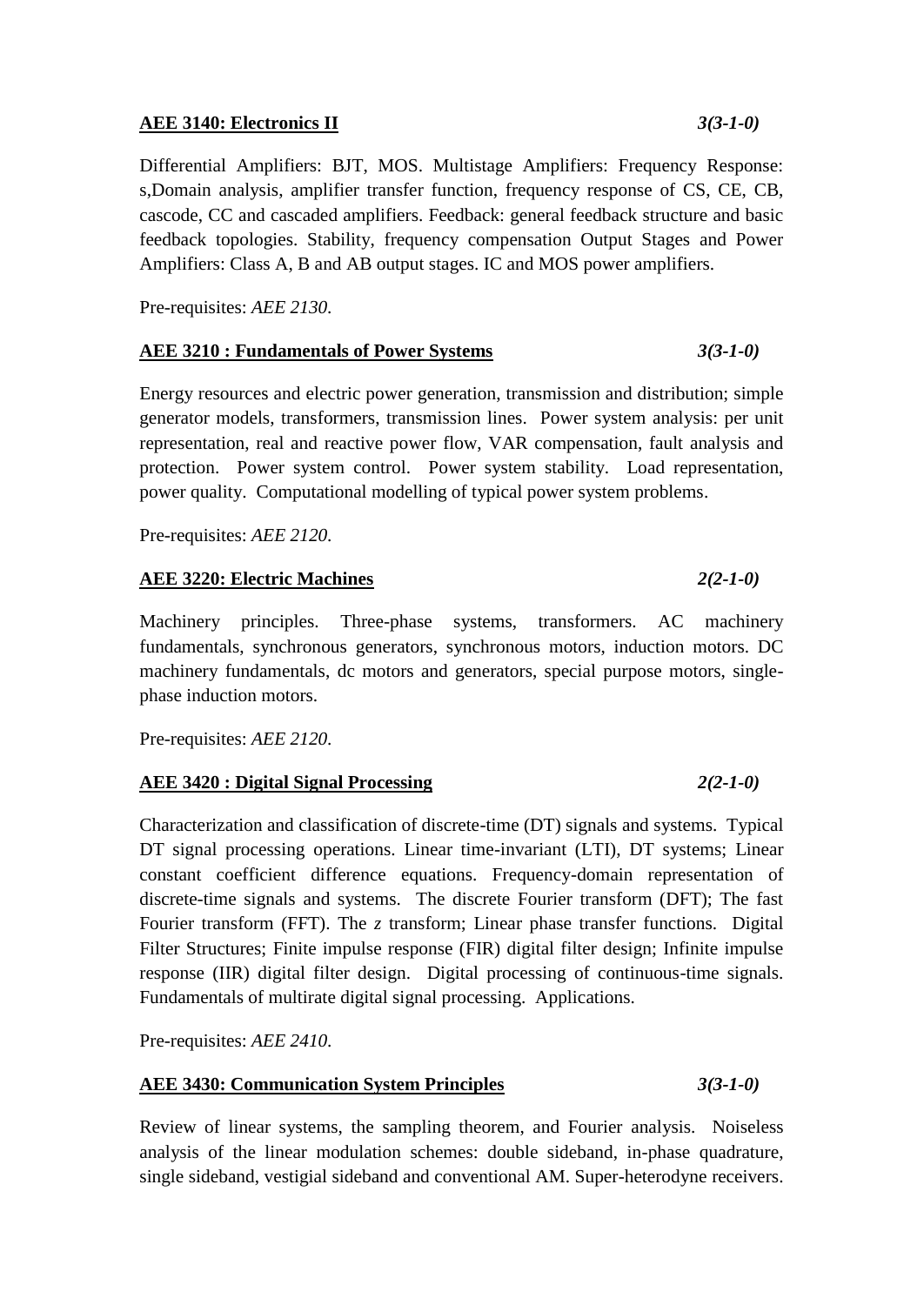Angle modulation: phase modulation, and frequency modulation. Carson's rule. Discriminator and phase-locked loop detection of FM. Basic digital modulation techniques: ASK, PSK, FSK. Bandwidth requirements of PAM (Nyquist's criterion). Pulse code modulation and companding. Introduction to error control coding and to information theory.

Pre-requisites: *AEE 2410.*

### **AEE 3510: Logic Systems Design** *3(3-1-0)*

Digital computers and information. Number systems and alphanumeric codes. Binary arithmetic. Boolean algebra. Logic functions representation, minimization and realization. Analysis, design and implementation of combinational circuits. Basic sequential circuits. Latches and flip-flops. Analysis and design of simple sequential circuits. Registers and counters. Implementation of digital circuits.

Pre-requisites: *None.*

### **AEE 3520: Automatic Control** *4(3-1-2)*

### Introduction to control systems, mathematical models of systems, Laplace transforms, partial fraction methods. Block diagram and signal flow graph models, transfer functions of linear systems. Introduction to state-space models. Feedback control system characteristics, stability and tracking, the root locus method, design of industrial controllers, conformal mapping, the Nyquist stability criterion, Bode plots, design indexes, lead and lag controllers. Experiments to support control theory using physical processes (e.g. water level, temperature control, light intensity control, etc.); Control system simulation using Matlab; Modeling of physical (experimental) equipment; Static performance; Transient analysis; Measuring devices; Two-position control; Proportional control; PID control; Introduction to Electrical instrumentation and Measurements.

Pre-requisites: *AEE 2410.*

### **AEE 3610: Data Communication and Networking** *3(2-0-2)*

Overview of computer networking, communication and transmission systems. Physical layer: introduction to Fourier analysis and signal impairments; basics of information theory, channel capacity, analog and digital data transmission, signal encoding. Data link layer protocols and multiplexing. Medium Access Control, framing, error control, flow/congestion control and their algorithms. Network layer: circuit vs. packet switching, asynchronous transfer mode, routing algorithms. Internet architectures and protocols. LAN architectures. Introduction to Wireless LANs.

Pre-requisites: *None.*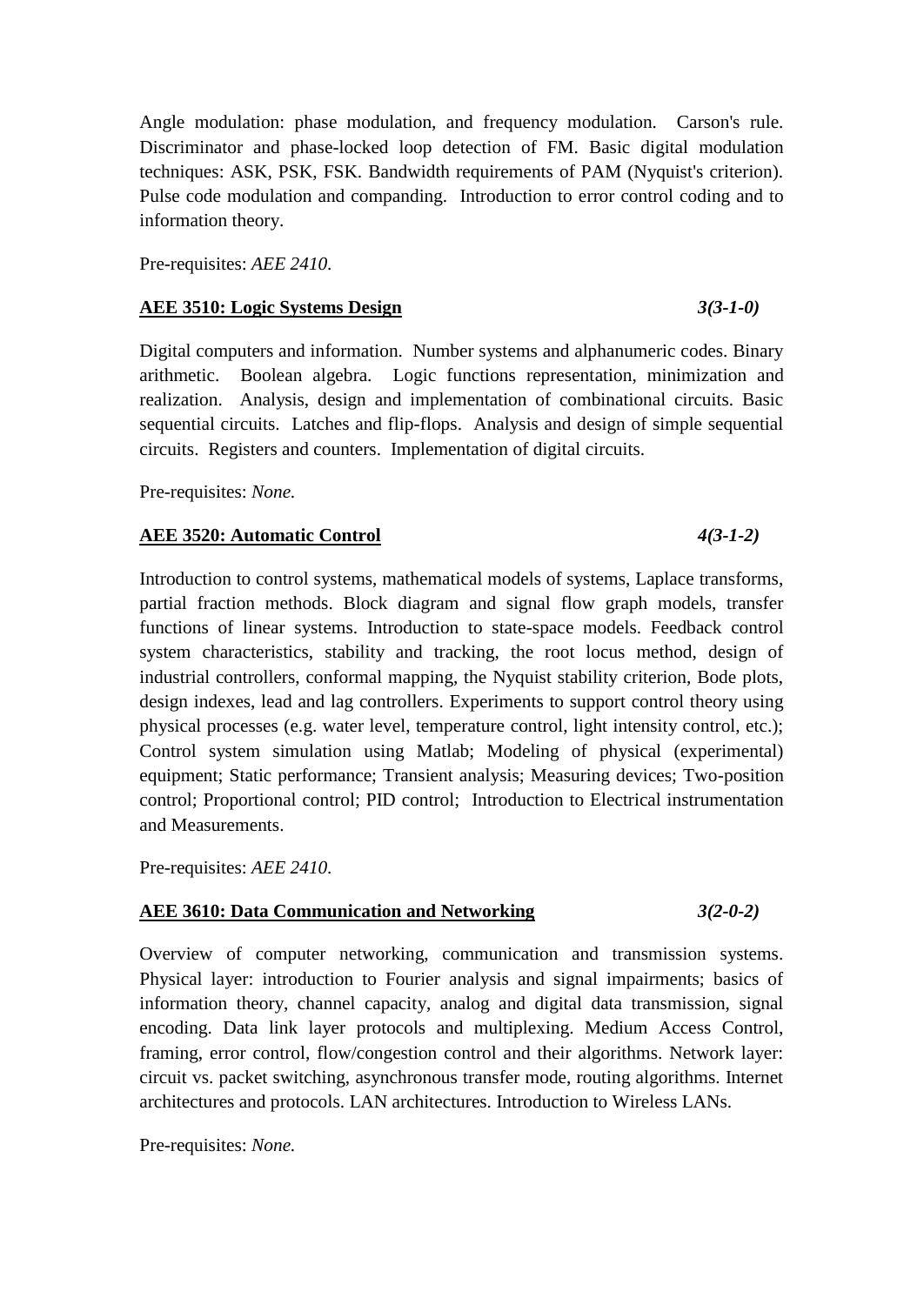### **AEE 3720: Electronics Laboratory** *2(1-0-2)*

Introduction to the lab tools, I-V characteristics of diode, clipping circuits using diodes, rectification using diodes, Zener diode and regulators, BJT DC biasing, CE BJT amplifier. MOSFET DC biasing, CS MOSFET amplifier, simple AM receiver circuit*.*

Co-requisites: *AEE 3140.*

### **AEE 3730 : Power Systems Laboratory** *1(0-0-2)*

Breakdown and dielectric strength of different insulating materials. Flashover tests on insulators. Over-voltage protection and insulation coordination. Corona and its effects. Grounding resistance measurements. Power System Simulator familiarization. Characteristics of isolated and interconnected systems. Transmission line characteristics. Load Flow Study. Faults and characteristics and coordination of overcurrent relays. Power Quality issues.

Co-requisites: *AEE 3210.*

### **AEE 3740: Machines and Power Electronics Laboratory** *2(1-0-2)*

Equivalent circuit of transformers; Three-phase connections and harmonic problems; Equivalent circuit of three-phase and single-phase induction motors; Load testing of induction motors; Starting of single-phase induction motors; Equivalent circuit of synchronous machine: Performance of synchronous motors; Performance of dc machines. Introduction to Switch-Mode Power Converters, Steady-State DC-DC Converter Analysis and Design, Semiconductor Power Switches, DC-DC Power Converter Topologies and Design, PWM Converters, Output Feedback Control Design, Inductor and Transformer Design

Co-requisites: *AEE 3220.*

### **AEE 3750: Microwave and Communications Laboratory** *2(1-0-2)*

AM and FM modulation and detection; PCM and delta modulation; Bit error rate measurements; TDM; ASK; FSK; Optical fiber parameter measurements; RF impedance measurements and matching; Basic propagation and antenna measurements.

Co-requisites: *AEE 3430.*

### **AEE 3760: Logic Design Laboratory** *1(0-0-2)*

Familiarization with logic circuits laboratory; Introduction to logic gates; Implementation of Boolean functions using AND and OR gates; NAND and NOR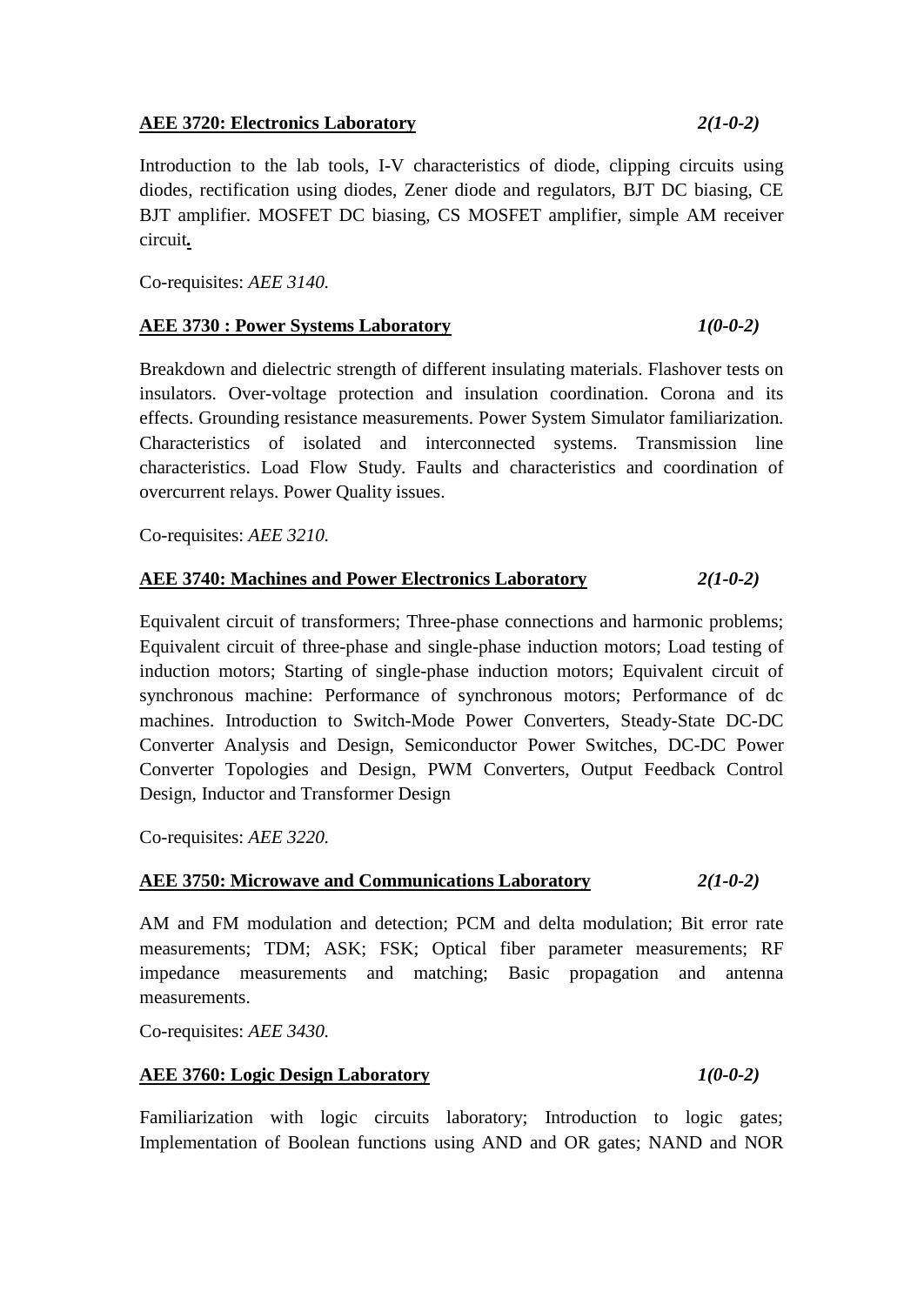implementation; XOR and adders; Design of combinational circuits; Flip-flops; Design of sequential circuits; Sequential PLA's

Co-requisites: *AEE 3510.*

### **AEE 4610: Introduction to Microcontroller** *3(2-1-2)*

Introduction to Microcontrollers, Embedded Controllers and application, Instruction Set and Register Set for microcontrollers, programming microcontroller, microprocessor and microcontrollers Hardware Configuration, Resets and Interrupts, Clock and Timer Systems, Memory maps, Analog-To-Digital (A/D) and Digital-Toanalog (D/A), Converters, parallel interfacing, serial interfacing, microcontroller applications. C/Assembly programming and machine code generation; RAM and EPROM; RS-232C; SCI and serial port interface; Parallel I/O interface and DMA; Programmable I/O interfaces and UART; DAC and ADC converters; Real time implementation

Pre-requisites: *AEE 3510.*

### **AEE 4910: Cooperative Training (Part I):** *0 credits*

This part starts typically during the summer session upon completion of 125 credit hours. In this part the student will spend the whole summer at a company in which his co-operative program will be performed. Based on his summer experience within the company and with the consultation of the industrial training advisor, he should develop a proposal about an engineering problem related to his major and the company requirements.

Pre-requisites: *Senior standing, Completion of 125 credit hours.*

### **AEE 4920: Cooperative Training (Part II):** *9 credits*

Starts typically upon completion of the Summer Training (AEE 4910), the student will hand-in his proposal at the beginning of the semester and after acquiring the program approval he will be assigned an academic advisor to follow up on his training progress with the cooperation of the industrial advisor. The student will spend the whole semester at the company. However, he is required to communicate regularly with his academic advisor to follow up on his training and project progress. In addition, the academic advisor will visit the student on site and he will be in close contact with his industry advisor. At the end of his co-op training, the student is required to submit a full professional technical report about his training experience and the engineering skills and experience he has acquired. A public oral presentation by the student is required to be given in front of an examination committee that includes both advisors and other invited examiners and general audience and it is preferred to be given at the company site. The student's co-op final grade depends on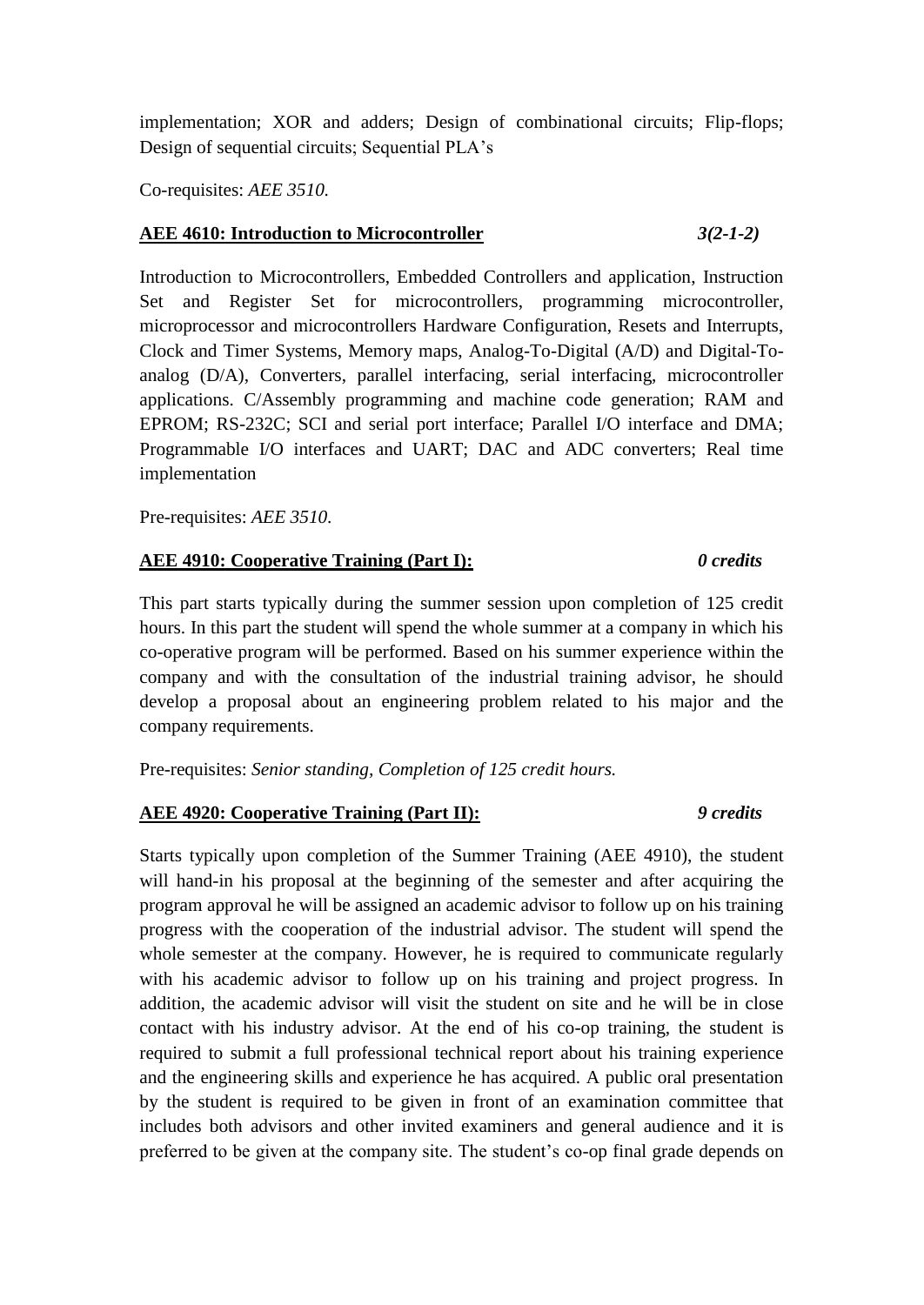his performance during training sessions, quality of work and report, presentation and the acquired engineering skills as well.

Pre-requisites: *AEE 4910.*

### **AEE 4930: Capstone Senior Design Project** *3(1-0-4)*

Capstone Senior Design Project is a one-semester capstone experience in which senior students tackle engineering problems and attempt to formulate solutions. This project is a partnership program with industry that allows students working to solve actual problems encountered in industry. The project gives the students an opportunity to apply their skills in the real world and correlate their study with practical challenges. Towards the completion of the design project, students are allowed to work in teams or individually upon the obtaining of the program approval and their related academic and industrial supervisors. The major deliverable of the project is a comprehensive report that includes details of the background research, tasks, timelines, budget, preliminary feasibility studies, and project design steps. An oral presentation and poster demonstration are also required and will be evaluated by an examination committee to be chosen from industry experts as well as faculty members. The project grade reflects the student's ability to understand the engineering problem, formulate solution alternatives, identify the design constraints, and suggest a design proposal. Ethics in engineering practice and research, and professionalism are emphasized. Team design projects are highly encouraged.

Pre-requisites: *Senior standing, Completion of 125 credit hours.*

### **AEE 4110: VLSI Circuit Design** *3(2-1-2)*

Introduction to VLSI technology. Electrical properties of NMOS and CMOS transistors. NMOS subsystem design and layout. Subsystem design and layout using simple static, complex static, and dynamic domino CMOS logic circuits. Designs of NMOS and CMOS PLA, finite state machines and memory systems. System designs using BiCMOS technology, GaAs technology, gate arrays and Field Programmable Gate Arrays (FPGAs).

Pre-requisites: *AEE 3140, AEE 4920.*

### **AEE 4120 : Real Time Systems** *3(2-1-2)*

Basic issues in Real Time System Design, Conceptual models that can be used in capturing behavior and its implementation. Real Time operating System RTOS. Scheduling and Practical Implementation of Embedded Systems having a real time constraints. Translation of system specifications into a computation models and mapping these formal models into RTL level. Case Study on the Quartus II – Stratix II Environment integrating the NIOS Processor with FPGA

Pre-requisites: *AEE 4610, AEE 4920.*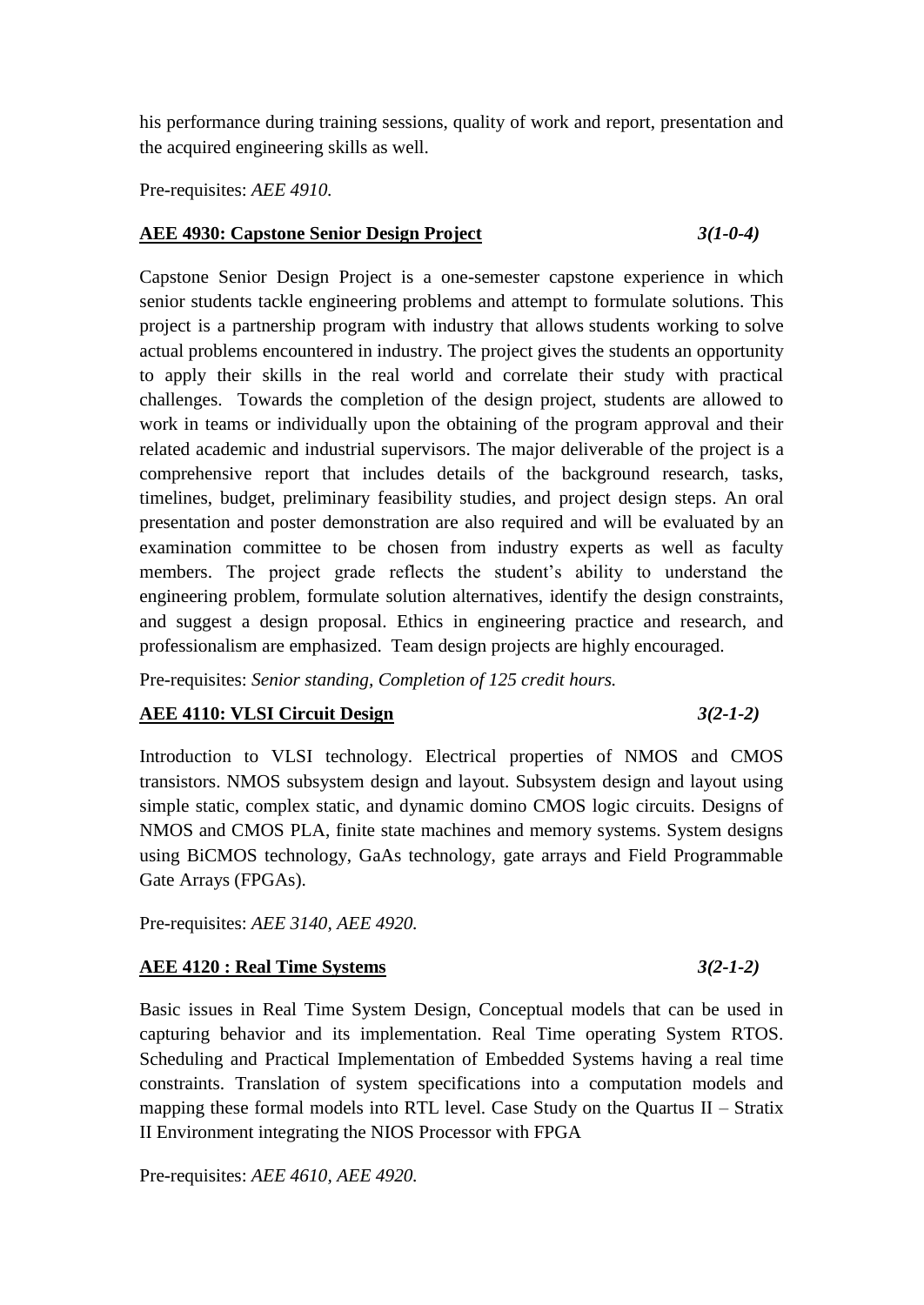### **AEE 4130: Embedded System Design** *3(2-1-2)*

Introduction to embedded systems. Technique and tools to understand used in design of an embedded system. Hardware and software aspect are addressed in this course. Basics of embedded System Architecture in terms of design with both hardware and software components, interface memories and I/O devices, embedded software to satisfy real-time requirements; integrate Software in hardware-based embedded system.

### **AEE 4210: Power System Planning** *3(2-1-2)*

Basic load forecast methodologies; Electric loads characteristics; consumer categories; Power system generation; Transmission and distribution reliability evaluation; System cost assessment; Load management and energy conservation strategies.

Pre-requisites: *AEE 3210, AEE 4920.*

### **AEE 4220: High Voltage Engineering** *3(2-1-2)*

Generation and measurements of high DC, AC and impulse voltages; Conduction and breakdown processes in gaseous, liquid, and solid insulating media; High voltage test techniques; Grounding and safety consideration.

Pre-requisites: *AEE 3210, AEE 4920.*

### **AEE 4230: Power System Protection** *3(2-1-2)*

Protection Principles and Components; Fault Calculations; Protective Transformers; Over current Protection; Distance Systems; Power Frequency and Carrier Systems; Protection of Generators, Motors, Bus bars, Reactors, and Capacitors; Transformers; Application of Protection to Distribution Systems; Station Layout and Configuration; Disturbance Monitoring; System Restoration; Microprocessor, Based Relaying.

Pre-requisites: *AEE 3210, AEE 4920.*

### **AEE 4310: Wave Propagation and Antennas** *3(2-1-2)*

Wave guides and cavities; Radiation and antennas; Antenna parameters; dipoles and loop antennas; traveling wave antennas; Aperture and patch antennas; Linear and planar antenna arrays; Basic propagation modes; Free space propagation; Ground wave propagation; Sky wave propagation; Space (terrestrial) wave propagation; Introduction to Propagation models in mobile radio systems.

Pre-requisites: *AEE 2310, AEE 4920.*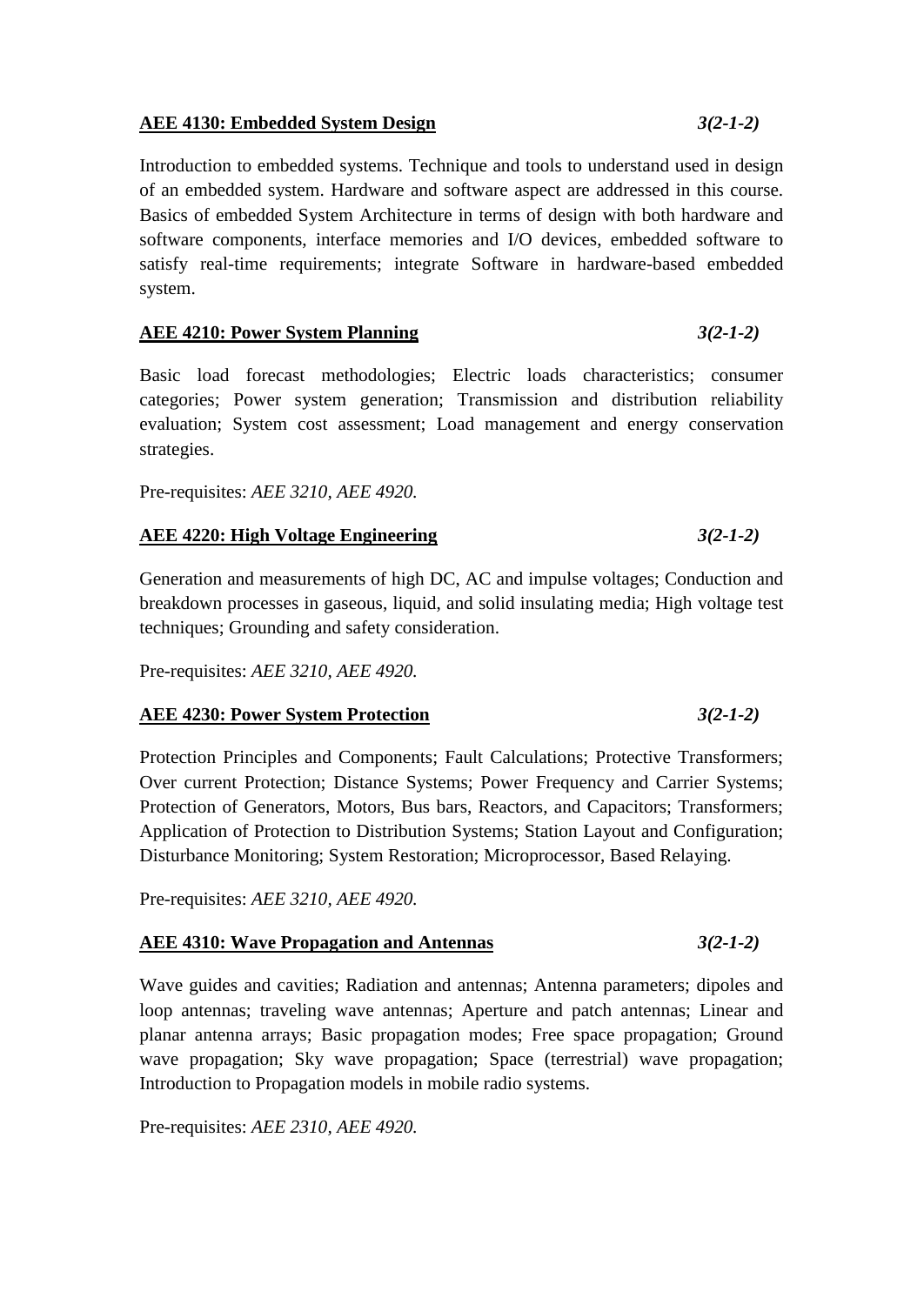### **AEE 4320: RF Electronics** *3(2-1-2)*

BJT and MOS high frequency amplifiers, Cascade amplifiers, resonant circuits, RF amplifiers, RC and LC oscillators, AM receiver circuits(mixer circuit, AGC circuit, class A and class AB PA circuits). FM receiver. Phase locked loop.

Pre-requisites: *AEE 3140, AEE 4920.*

### **AEE 4410: Wireless Communications** *3(2-1-2)*

Basic concepts of wireless communications; The cellular concept; Cell splitting & sectoring; Cell coverage**;** Mobile radio propagation; Path loss models**;** Shadowing; Statistical fading models; Capacity of fading channels**;** Digital modulation Performance in fading channels**;** Equalization**,** diversity and channel coding**;** Speech coding; Multiple access techniques; Wireless networking; Modern wireless systems and standards.

Pre-requisites: *AEE 4310, AEE 4920.*

### **AEE 4420: Optoelectronics and Optical Communications** *3(2-1-2)*

Wave Particle duality of light. Interaction of light with matter. Review of semiconductor physics and introduction to optoelectronics. Generation of optical energy: light emitting diodes and lasers. Detection of optical energy: photoconductors, PIN and avalanche photodiodes. Introduction to electro-optics. Control of optical radiation: modulation and switching of light. Optics review. Dielectric slab waveguides and introduction to integrated optics. Optical fibers and fiber devices (band gap structures, Bragg reflectors). Theory of optical fiber communications. Signal degradation in optical fibers. Optical sources. Photo detectors. Optical transmitters. Optical receivers. Optical amplifiers. WDM Systems.

Pre-requisites: *AEE 3140, AEE 3430, AEE 4920.*

### **AEE 4510: Artificial Intelligence** *3(2-1-2)*

Introduction to artificial intelligence, Intelligent agents, Solving problems by searching, Game playing, logical agents and first order logic, Learning from observations, Learning in neural and belief networks, Practical language processing, Fuzzy logic and reasoning, Perception and pattern recognition, Artificial neural networks. Applications in image processing, Robotics, and projects.

Pre-requisites: *AEE 3520, AEE 4920.*

### **AEE 4520: Introduction to Robotics** *3(2-1-2)*

Evolution of robotics, mobile and manipulator robots, coordinate systems, kinematic models of manipulators, position, velocity and force control, sensors and actuators,